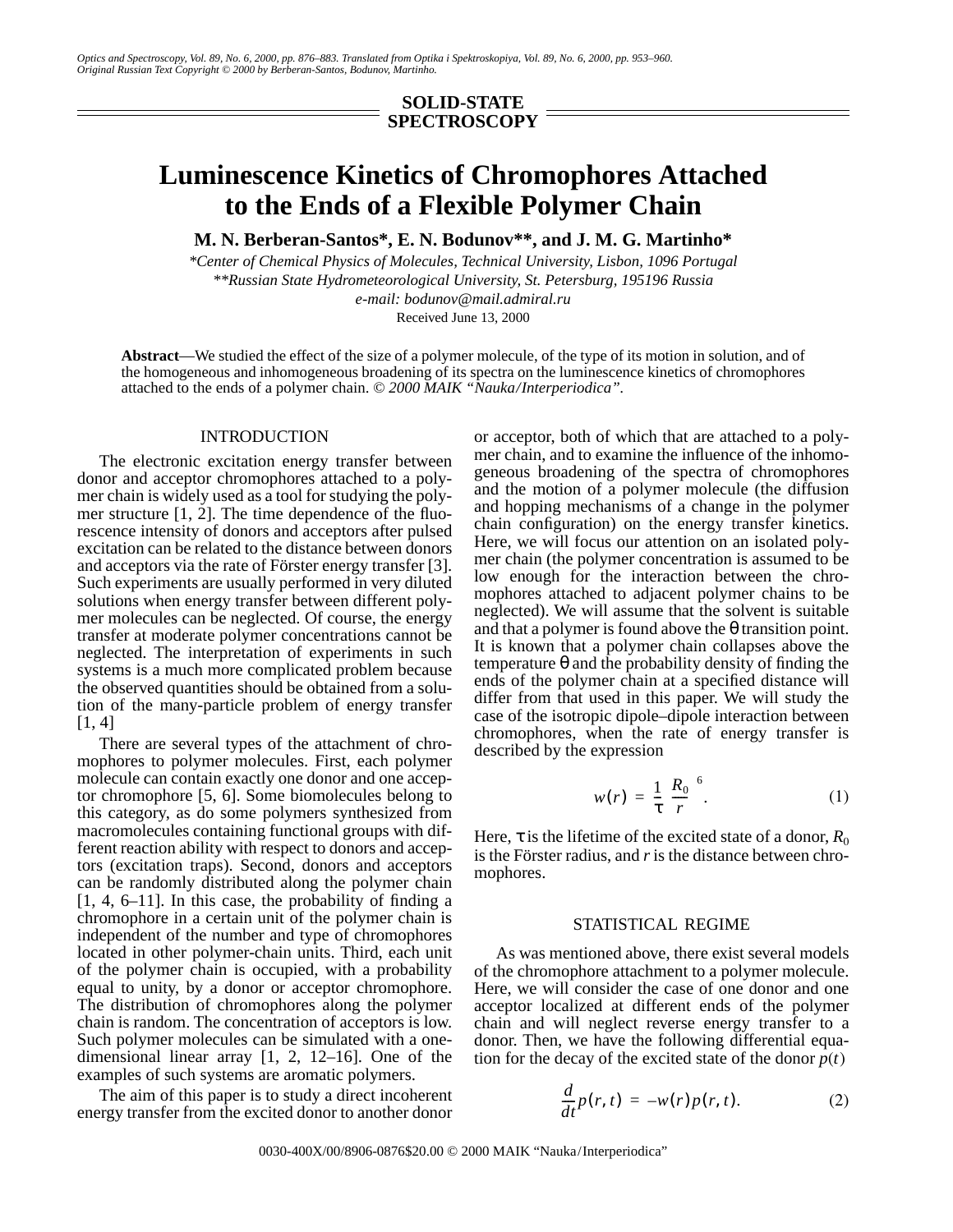Equation (2) does not contain the excitation decay caused by a finite lifetime of the fluorescent state because this decay channel does not depend on energy transfer. Therefore, the total decay kinetics can be represented as a product of the term  $exp(-t/\tau)$  and the decay function caused by energy transfer to acceptors. Note that *r* in Eq. (2) does not depend on time because we neglect (in this part of the paper) the polymer motion during energy transfer. The distance *r* depends, of course, on the polymer chain configuration. Assuming that at the zero moment a donor is excited with the unit probability, we obtain from (2) the following time evolution of  $p(r, t)$ 

$$
p(r, t) = \exp[-tw(r)]. \tag{3}
$$

The kinetics  $I(t)$  of donor luminescence caused by irreversible energy transfer from donors to acceptors can be obtained by averaging expression (3) over all configurations with the distribution function  $g_N(r)$ . In the space of the dimensionality *d*, we have

$$
I(t) = dV_d \int_0^{\infty} r^{d-1} g_N(r) e^{-tw(r)} dr,
$$
 (4)

where  $V_d = \pi^{d/2}/\Gamma(1 + d/2)$ ,  $\Gamma(x)$  is the gamma function, and  $g_N(r)$  is the probability density of finding a polymer consisting of *N* units in which the distance between the chain length is equal to *r*.

For an ideal polymer chain (a Gaussian chain), we have [2, 17]

$$
g_N(r) = A_1 \exp(-B_1 r^2),
$$
  
\n
$$
A_1 = \left(\frac{d}{2\pi \langle R_g^2 \rangle}\right)^{d/2}, \quad B_1 = \frac{d}{2 \langle R_g^2 \rangle},
$$
  
\n
$$
g_N(r) = A_1 \exp(-B_1 r^2),
$$
  
\n
$$
A_2 = \frac{\delta B_2^{(d+\vartheta)/\delta}}{dV_d \Gamma[(d+\vartheta)/\delta]},
$$
  
\n
$$
B_2 = \left\{\frac{\Gamma[(d+\vartheta+2)/\delta]}{\Gamma[(d+\vartheta)/\delta] \langle R_g^2 \rangle}\right\}^{\delta/2},
$$
\n(6)

where  $R_g$  is the radius of the polymer knot,  $\langle R_g^2 \rangle = a^2 N$ for an ideal chain,  $\langle R_g^2 \rangle = a^2 N^{2v}$  for a nonideal chain, *a* is the length of a statistical segment (unit), and  $\vartheta$  and  $\delta$ are critical factors that depend on the dimensionality. The critical factors  $\vartheta$  and  $\delta$  can be written as  $\vartheta = (\gamma - \pi)^2$ 1)/v and  $\delta = (1 - v)^{-1}$ , where γ and v are two universal critical factors depending on *d*. The self-consistent Flori theory in the space of an arbitrary dimensionality

$$
\nu = 3/(d+2), \quad d \le 4; \n\gamma = 1, d = 1; \quad \gamma \approx 4/3, d = 2; \quad \gamma \approx 7/6, d = 3.
$$
\n(7)

*d* yields [17]

OPTICS AND SPECTROSCOPY Vol. 89 No. 6 2000



**Fig. 1.** Dependences of the distribution function  $4\pi r^2 g_N(r)$ for (*1*) ideal and (*2*) nonideal polymer chains on the dimensionless distance  $r/\sqrt{\langle R_g^2 \rangle}$ .

Therefore, we obtain from Eqs. (7) and (6) in the threedimensional space (we will consider below only this case)

$$
\begin{aligned} \mathsf{v} \, &= \, 3/5, \quad \vartheta \, = \, 5/18, \quad \delta \, = \, 5/2, \\ A_2 \, &= \, 0.289058, \quad B_2 \, = \, 1.22271. \end{aligned} \tag{8}
$$

Figure 1 shows the distributions functions (5) and (6) multiplied by  $4\pi r^2$ . For the polymer chain with the bulk interaction, the distribution function is narrower and its maximum is shifted to larger distances, while, in the region of small values, its values are smaller than those of the distribution function for a Gaussian chain.

Note that the results of the Flori theory [see Eqs. (8)] are very close (within 2%) to the results of computer simulations ( $v = 0.59$  [17]) and their accuracy is sufficient for any real polymer chain.

Equations  $(4)$ – $(6)$ , and  $(8)$  allow one to calculate the averaged decay of the excitation when the donor and acceptor molecules are located at the ends of the polymer chain. By substituting (5) or (6) into (4), we obtain the decay law for ideal and nonideal polymer chains, respectively. For an ideal chain, we have

$$
I_{\rm id}(t) = \frac{2}{\pi^{1/2}} \int_0^{\infty} y^{1/2} \exp\left(-y - \frac{9T}{8y^3}\right) dy,
$$
  

$$
T = \frac{R_0^6}{\langle R_g^2 \rangle^3} \frac{t}{\tau},
$$
 (9)  

$$
\langle R_g^2 \rangle = a^2 N.
$$

Note that kinetics (9) depends only on the parameter *T*. The integral (9), however, written in a less convenient form, was numerically analyzed in paper [6] for specific values of parameters  $\overline{R}_0$ ,  $\overline{R}_e$ , and  $\overline{\tau}$ . Its long-time asymptotic  $(t/\tau \ge 1)$  was obtained in [5] by the method of steepest descent; however, the time beginning from which this asymptotic could be applied was not indi-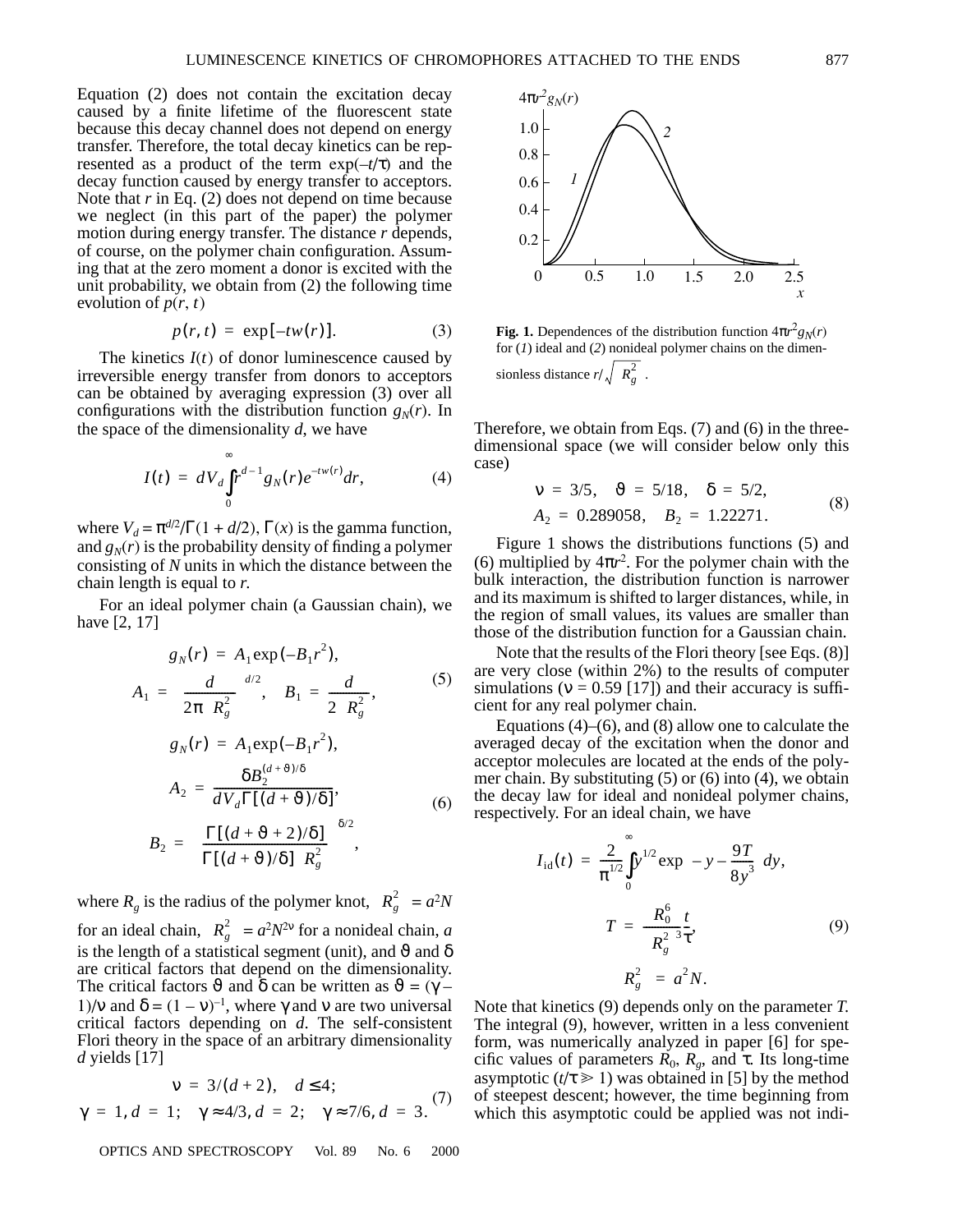

**Fig. 2.** Luminescence kinetics for (*1*) ideal and (*2*) nonideal polymer chains. Within the time interval shown in the figure, the difference between the curves amounts to 10%.

cated. Our numerical calculation of the integral in (9) showed that kinetics (9) can be approximated by the function

$$
I_{\rm id}(t) = (1 + 2.45T^{1/4}) \exp(-2^{5/4}T^{1/4}) \tag{10}
$$

with the accuracy better than 1% for all times. Only one parameter (its final values is 2.45) was used upon variation. Thus, kinetics (10) (after multiplication by the factor  $\exp(-t/\tau)$  that takes into account the final lifetime of the excited state of the donor) can be used for the interpretation of experimental results.

For a nonideal chain (with bulk interaction), we obtain

$$
I_{\text{nid}}(t) = \frac{1}{\Gamma(1 + 14/45)}
$$

$$
\times \int_{0}^{\infty} y^{14/45} \exp\left[-y - \left(\frac{\Gamma(19/9)}{\Gamma(59/45)}\right)^{3} \frac{T}{y^{12/15}}\right] dy,
$$

$$
T = \frac{R_{0}^{6}}{\langle R_{g}^{2} \rangle^{3}} \frac{t}{\tau},
$$

$$
\langle R_{g}^{2} \rangle = a^{2} N^{2v}.
$$
(11)

This integral depends only on one parameter, *T*. The asymptotic form of expression (11) at long times was calculated in paper [5]. Our numerical analysis showed that kinetics (11) can be represented by the function

$$
I_{\rm nid}(t) = (1 + 1.75 T^{73/306}) \exp(-2.1122 T^{5/17}), \quad (12)
$$

with an accuracy of better than 3% for all times. The deviation from the exact kinetics (11) is observed only in the time interval  $0 < T < 0.4$ .

By comparing expressions (10) and (12) with experimental data, we can try to determine the type of the polymer chain under study and the radius of the polymer knot (Fig. 2).

In polymers, where the donor–donor energy transfer takes place, a fundamental quantity from the theoretical and experimental point of view is the function  $G<sup>s</sup>(t)$ , which represents the ensemble-averaged probability of the initial excitation of a chromophore at the moment *t*. The function  $G<sup>s</sup>(t)$  contains the contributions from excitations that never left the initially excited chromophores and from the excitations that returned to the initially excited chromophores after one or more hops. This function does not contain the excitation decay related to the lifetime of the excited state. The function  $G<sup>s</sup>(t)$  is related to the time-resolved measurements of the fluorescence depolarization  $[r(t) = r_0 G<sup>s</sup>(t)$ , where  $r(t)$  is the fluorescence anisotropy and  $r_0$  is the anisotropy at the initial moment [4, 11, 18]].

By considering two donors (the first and second) localized at the opposite ends of the polymer chain, we can write the following differential equations for the decay of excited states of donors  $p_1(t)$  and  $p_2(t)$ :

$$
\frac{d}{dt}p_1(r,t) = -w(r)[p_1(r,t) - p_2(r,t)],
$$
\n
$$
\frac{d}{dt}p_2(r,t) = w(r)[p_1(r,t) - p_2(r,t)].
$$
\n(13)

The solution of these equations, assuming that the first donor was excited with the unit probability at the initial moment, has the form

$$
p_1(r,t) = \frac{1}{2} + \frac{1}{2} \exp[-2tw(r)].
$$
 (14)

The function  $G<sup>s</sup>(t)$  is obtained by averaging expression (14) over all configurations with the distribution function  $g_N(r)$  [see expressions (5) and (6)]. Note that the integrals obtained are similar to integrals (9) and (11) if we make the substitution  $T \longrightarrow T_1$  in them, where

$$
T_1 = \frac{2R_0^6}{\left\langle R_g^2 \right\rangle^3} \frac{t}{\tau}
$$
 (15)

[one can see this from expressions  $(3)$  and  $(14)$ ]. They were numerically integrated for specific values of the parameters  $R_0$ ,  $\dot{R}_e$ , and  $\tau$  in [6]. By approximating the numerical calculations, we obtained the equation

$$
G_{\rm id}^s(t) = \frac{1}{2} + \frac{1}{2}(1 + 2.45T_1^{1/4})\exp(-2^{5/4}T_1^{1/4})\qquad (16)
$$

for an ideal polymer chain (with an accuracy of better than 1%) and the equation

$$
G_{\rm nid}^s(t) = \frac{1}{2} + \frac{1}{2} (1 + 1.75 T_1^{73/306})
$$
  
× exp(-2.1122T<sub>1</sub><sup>5/17</sup>) (17)

for a nonideal polymer chain (with an accuracy of better than 3%).

OPTICS AND SPECTROSCOPY Vol. 89 No. 6 2000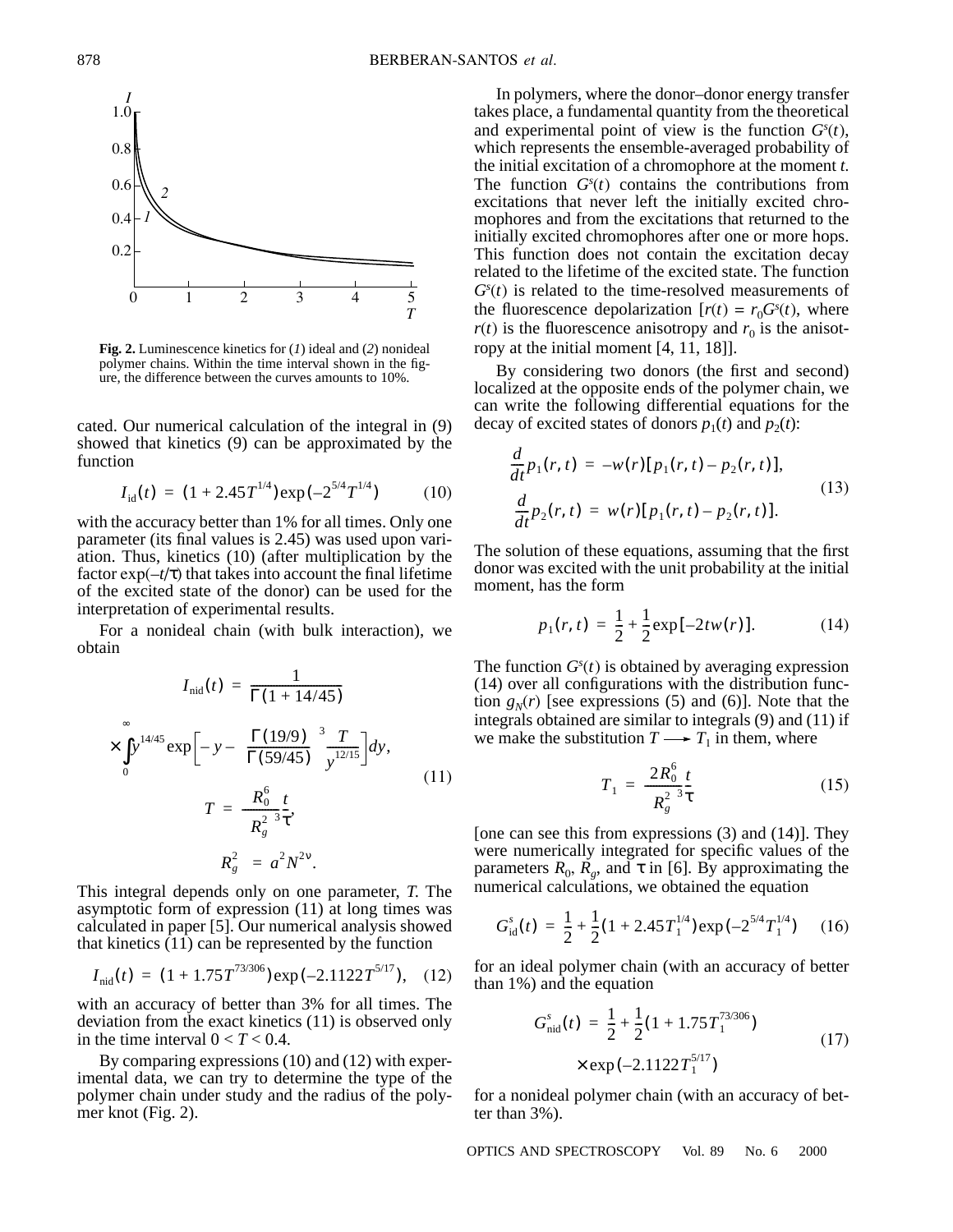It is natural that  $G<sup>s</sup>(t) \longrightarrow 1/2$  for  $t \longrightarrow \infty$  (Fig. 3), because each chain contains exactly two donors, and excitation can reside on each of them with equal probability.

#### INHOMOGENEOUS BROADENING

Considerable recent attention has been focused on polymer molecules containing chromophores under conditions of the inhomogeneous broadening of their spectra [2]. In such polymers, one can observe the dependence of the luminescence kinetics on the excitation wavelength (upon selective excitation), temperature, and the exciting pulse width. Here, we will try to determine for which ratio of the inhomogeneous  $\sigma$  and homogeneous  $\delta$  spectral widths this dependence can be observed.

In the case of inhomogeneous broadening of the spectra, the luminescence kinetics  $I_{\text{inh}}(t)$  observed upon nonselective excitation can be written in the form

$$
I_{\rm inh}(t) = \int g_{\rm D}(E_1) dE_1 \int g_{\rm A}(E_2) dE_2
$$
  
 
$$
\times \int dr^2 \pi g_N(r) e^{-tw(E_1 - E_2, r)},
$$
 (18)

where  $w(E_1 - E_2, r)$  is the rate of energy transfer from a donor to an acceptor, which have the electronic transition energies  $E_1$  and  $E_2$ , respectively, and  $g_D(E_1)$  and  $g_A(E_2)$  are the normalized distributions of donor and acceptor chromophores over the electronic transition energies. We will assume for simplicity that, first, these distributions are described by Gaussians with equal widths and maxima located at the electronic transition energies  $E_D$  and  $E_A$ ,

$$
g_{\rm D}(E) = \frac{1}{\sqrt{2\pi}\sigma} \exp\left[\frac{(E_{\rm D} - E)^2}{2\sigma^2}\right],
$$

$$
g_{\rm A}(E) = \frac{1}{\sqrt{2\pi}\sigma} \exp\left[\frac{(E_{\rm A} - E)^2}{2\sigma^2}\right],
$$
(19)
$$
E_{\rm D} - E_{\rm A} = \Delta E,
$$

and, second, the homogeneous luminescence spectra of donors and acceptors are also described by Gaussians with the width  $\delta$ . Then, the rate of dipole–dipole energy transfer, which is proportional to the overlap integral of the spectra [3], can be written as

$$
w(E_1 - E_2, r) = \frac{1}{\tau} \left[ \frac{R_0 (E_1 - E_2)}{r} \right]^6,
$$
  

$$
R_0^6 (E_1 - E_2) = R_0^6 \exp \left[ -\frac{(E_1 - E_2)^2}{\delta^2} + \left( \frac{\Delta E}{\delta} \right)^2 \right],
$$
 (20)

OPTICS AND SPECTROSCOPY Vol. 89 No. 6 2000



**Fig. 3.** Fluorescence depolarization kinetics for (*1*) ideal and (*2*) nonideal polymer chains. The difference between the curves amounts to 10%.

where  $R_0$  is the Förster radius of energy transfer from a donor to an acceptor and  $E_A$  and  $E_D$  are the electronic transition energies of a donor and an acceptor, respectively.

Note that the third integral in Eq. (18) was already calculated [see, for example, Eq. (10) for an ideal polymer chain]. By using this result and substituting (20) into (18), we obtain

$$
I_{\rm inh}(t) = \int g_{\rm D}(E_1) dE_1 \int g_{\rm A}(E_2) dE_2
$$
  
×[1 + 2.45T<sup>1/4</sup>(E<sub>1</sub> - E<sub>2</sub>)]exp[-2<sup>5/4</sup>T<sup>1/4</sup>(E<sub>1</sub> - E<sub>2</sub>)],  

$$
T(E_1 - E_2) = \frac{t}{\tau} \frac{R_0^6}{\langle R_g^2 \rangle^3}
$$
(21)  
× exp $\left[ -\frac{(E_1 - E_2)^2}{\delta^2} + \left(\frac{\Delta E}{\delta}\right)^2 \right].$ 

The kinetics (21) was calculated numerically. The results are presented in Fig. 4 for the case of  $E_D = E_A$  (or  $\Delta E = 0$ ). One can see that the increase in the inhomogeneous broadening (in the ratio  $\sigma/\delta$ ) results in the slowing down of the luminescence kinetics (21) because the inhomogeneous broadening reduces the rate of energy transfer for all donor–acceptor pairs [see Eq. (20)]. The luminescence kinetics for the case  $\Delta E = 2\sigma$  is shown in Fig. 5. The kinetics becomes faster at short times and slows down at long times because the rate of energy transfer is far greater for the donor–acceptor pairs with  $E_1 - E_2 < \Delta E$  [see (20)] than for the pairs with  $E_1 - E_2$ ∆*E*. In any case, the influence of the inhomogeneous broadening is noticeable if  $\sigma/\delta > 0.2$ .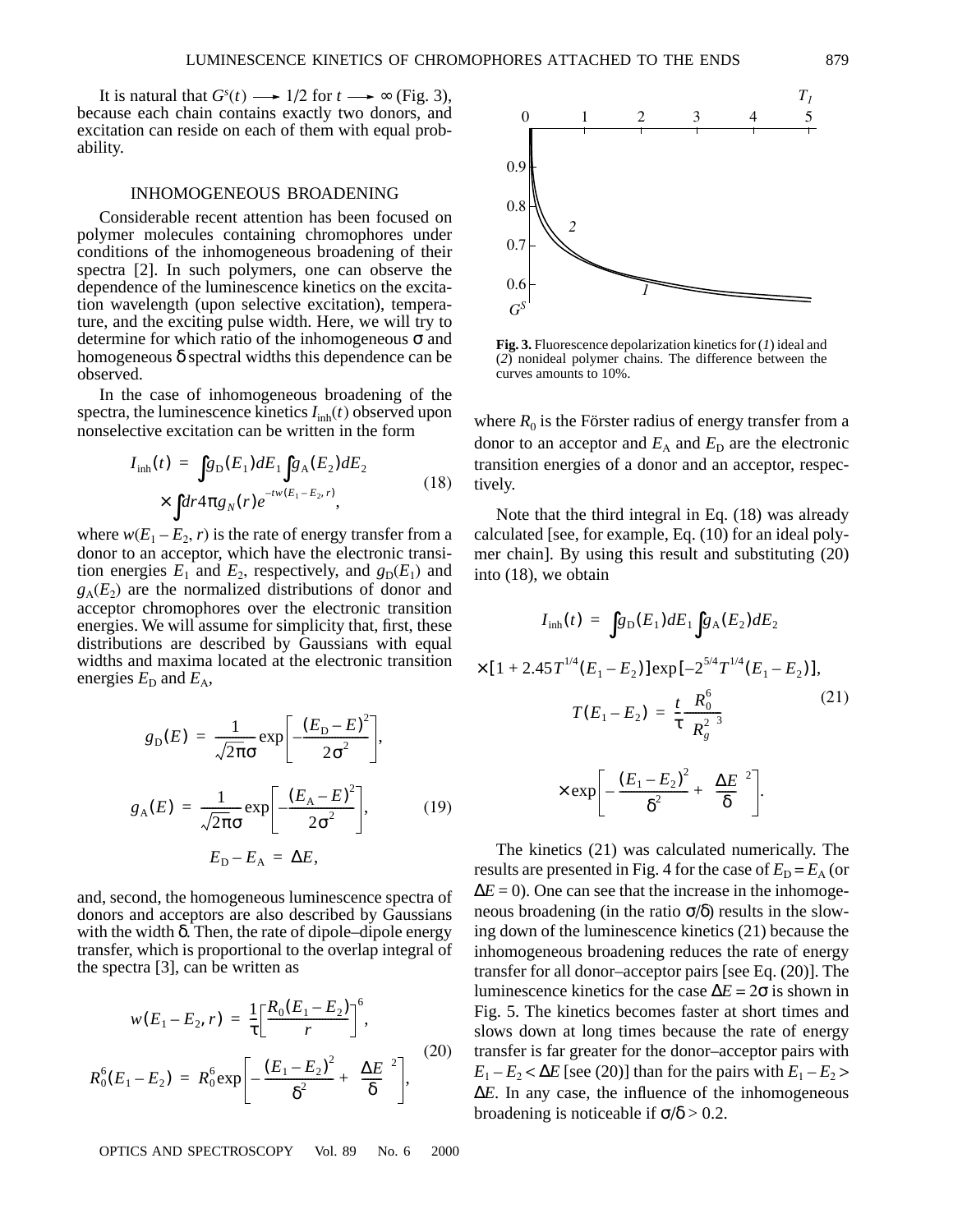

**Fig. 4.** Luminescence kinetics for an ideal polymer chain taking into account the inhomogeneous broadening of the spectra. A maximum of the luminescence spectrum of donors coincides with that of the absorption spectrum of acceptors  $(E_A = E_D)$ . The values of  $\sigma/\delta$  are shown at the curves.

#### EFFECT OF THE MOTION OF A POLYMER MOLECULE

The effect of the motion of a polymer chain in diluted solutions on the rate of intramolecular reactions between reaction groups attached to a flexible polymer chain has been studied in papers [19–21]. The influence of this motion on the luminescence kinetics has been studied in papers [22–26]. The chain motion was described in [19–21] by a generalized diffusion equation. It was assumed that the reaction occurs if reaction groups come within some short distance of each other (the contact reaction). The asymptotics of the reaction rate at short and long times were found. However, the authors of [19–21] failed to obtain the total reaction kinetics. Energy transfer (quenching of luminescence) is a similar process. The only difference (from the theoretical point of view) is the dependence of the reaction rate on the distance between chromophores [see (1)]. It is natural that this process was also described by the diffusion equation [22–26].

In this case, the luminescence kinetics is described by the expression

$$
I_{\text{dif}}(t) = 4\pi \int_{0}^{\infty} r^2 g_N^*(r, t), \qquad (22)
$$

where  $g_N^*(r, t)$  is the distribution function of the excited donors and unexcited acceptors over their separation, which are attached to the ends of the polymer chain having *N* units. At the initial moment,  $g_N^*(r, t = 0)$  =  $g_N(r)$ . In the static case,  $g_N^*(r, t) = g_N(r) \exp[-tw(r)]$  [see (4)]. It is known [17, 22, 23] that loose units are involved in the Brownian motion in a dense solvent

with a diffusion constant *D*, and the distribution  $g_N(r)$ 



**Fig. 5.** Luminescence kinetics for an ideal polymer chain taking into account the inhomogeneous broadening of the spectra. A maximum of the luminescence spectrum of donors is shifted by  $2\sigma(E_D - E_A = 2\sigma)$  relative to that of the absorption spectrum of acceptors. The values of  $\sigma/\delta$  are shown at the curves.

can be treated as the energy term if the interaction energy of the units is introduced as

$$
V(r) = U(r)/kT = -\ln g_N(r). \qquad (23)
$$

Then, we can write the equation

$$
\frac{\partial}{\partial t}g_N^*(r,t) = D\frac{1}{r^2}\frac{\partial}{\partial r}r^2\frac{\partial}{\partial r}g_N^*(r,t)
$$
  
+ 
$$
D\frac{1}{r^2}\frac{\partial}{\partial r}\left(r^2g_N^*\frac{\partial V}{\partial r}\right) - w(r)g_N^*(r,t),
$$
 (24)  

$$
\frac{\partial}{\partial r}g_N^*(r,t) + \frac{\partial}{\partial r}V(r)|_{r=r_0} = 0,
$$
  

$$
g_N^*(r,0) = g_N(r).
$$

This approximation is known in the theory of diffusioncontrolled reactions of polymers as the harmonic spring model [19]. The first two terms on the right-hand side of Eq. (24) describe a change in the distribution func-

tion  $g_N^*(r, t)$  caused by the Brownian motion of the units (containing chromophores) in the spherical field  $U(r)$ , while the third term describes a decrease in the distribution function caused by the energy transfer from the excited donor to the acceptor;  $r_0$  is the distance of the closest approach. The boundary condition (24) means that chromophores cannot come within a distance of each other less than  $r_0$ .

In papers [22, 25, 26], Eqs. (24) were solved numerically for the case of short polymer chains  $(N = 4-22)$ and special distribution functions  $g_N(r)$ . In papers [23, 24], these equations were solved for an ideal polymer chain. Comparison with experimental data showed that the diffusion coefficient can achieve the value 10<sup>−</sup><sup>5</sup> cm2 /s [24–26]. However, the values of parameters

880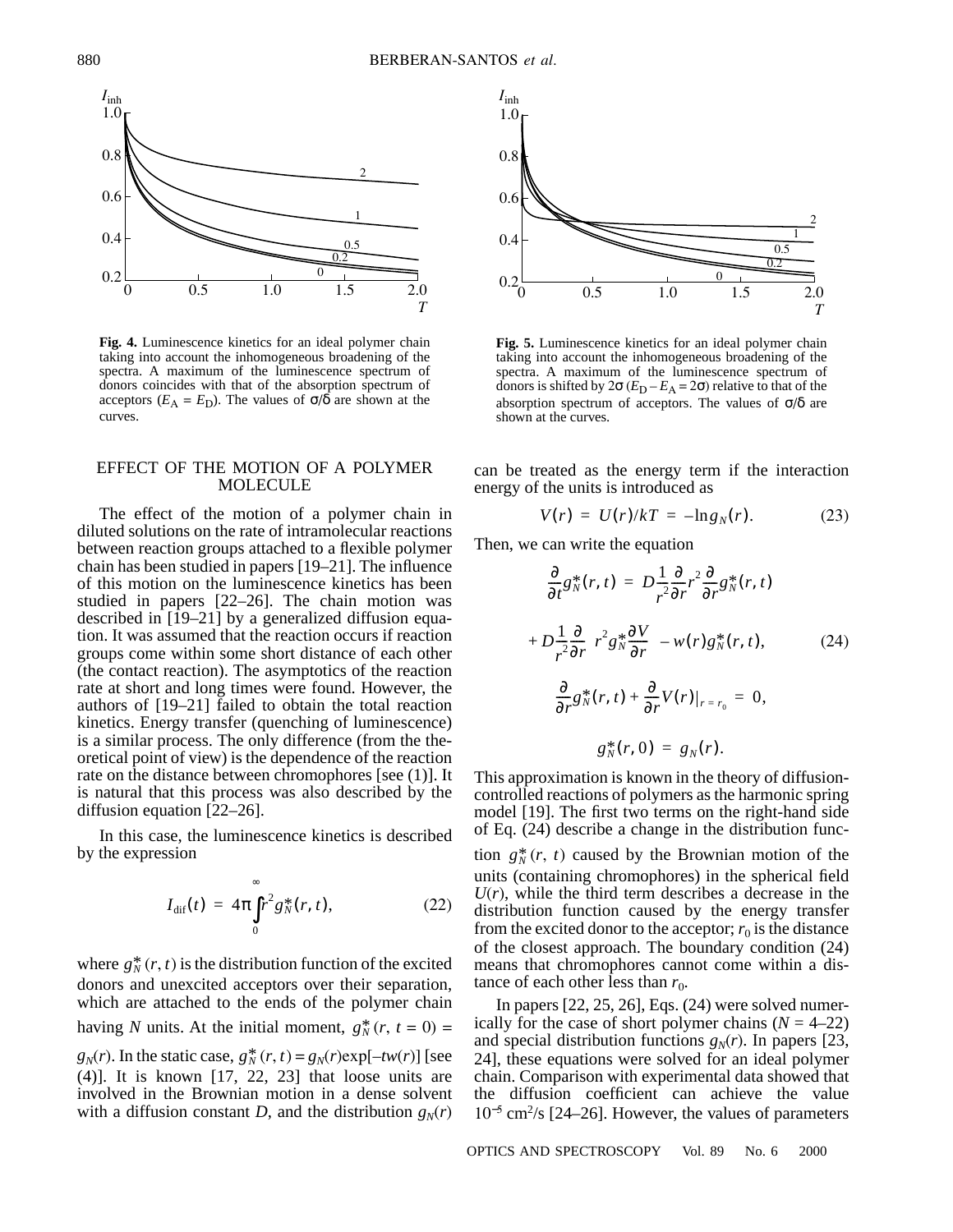*D*,  $R_0$ ,  $R_g$ , and τ at which the diffusion motion of the ends of the polymer chain can be experimentally observed were not found.

By introducing new variables (the dimensionless distance *x*, time *T* [see (11)], and diffusion constant *d*)

$$
x = \frac{r}{\sqrt{\langle R_g^2 \rangle}},
$$
  
\n
$$
d = \frac{D\tau \langle R_g^2 \rangle^2}{R_0^6},
$$
\n(25)

as well as the new function  $f(x, T)$  defined by the expression

$$
g_N^*(x, T) = f(x, T)g_N(x), \qquad (26)
$$

we can rewrite equations (22)–(24) for an ideal polymer chain in the form

$$
I_{\text{dif}}(T) = 4\pi \int_{0}^{\infty} x^{2} f(x, T) g_{N}(x) dx,
$$

$$
g_{N}(x) = \left(\frac{3}{2\pi}\right)^{3/2} \exp\left(-\frac{3}{2}x^{2}\right),
$$

$$
\frac{\partial}{\partial T} f(x, T) = d \frac{\partial^{2}}{\partial x^{2}} f + d \frac{\partial}{\partial x} f\left(\frac{2}{x} - \frac{\partial V}{\partial x}\right) - \frac{1}{x^{6}} f, \quad (27)
$$

$$
\frac{\partial}{\partial x} f(x, T) \Big|_{x = x_{0}} = 0,
$$

$$
f(x, 0) = 1,
$$

$$
\frac{\partial V}{\partial x} = 3x.
$$

Equations (27) were solved numerically for  $x_0 =$  $r_0 / \sqrt{\langle R_g^2 \rangle} = 0.01$ . The results are presented in Fig. 6. One can see that diffusion is important if  $d =$  $D\tau \langle R_g^2 \rangle^2 / R_0^6 > 10^{-5}$ . Note that the kinetics becomes exponential  $(I_{\text{dif}}(t) \sim \exp(-k_{\text{dif}}t)$ , where  $k_{\text{dif}}$  is the rate constant) when *d* increases. In the limit of very fast diffusion,  $\langle R_{g}^{2} \rangle$ 

$$
k_{\text{dif}} = \frac{1}{\tau} 4\pi \int_{r_0}^{\infty} \left(\frac{R_0}{r}\right)^6 g_N(r) r^2 dr. \tag{28}
$$

We can obtain from this equation for an ideal polymer chain [see (5)] the following expression for the rate constant  $k_{\mathrm{dif}}^{\mathrm{id}}$  (with an accuracy up to a numerical coeffi-

OPTICS AND SPECTROSCOPY Vol. 89 No. 6 2000



**Fig. 6.** Luminescence kinetics for an ideal polymer chain in the diffuse approximation. The values of the dimensionless diffusion coefficient *d* [formula (25)] are shown at the curves.

cient of about 1):

$$
k_{\rm dif}^{\rm id} \cong \frac{1}{\tau} \frac{R_0^6}{\langle R_g^2 \rangle^{3/2} r_0^3}.
$$
 (29)

For a nonideal chain [see (6)], the rate constant is (with the same accuracy)

$$
k_{\rm dif}^{\rm nid} \cong \frac{1}{\tau} \frac{R_0^6}{\langle R_g^2 \rangle^{(3+5/18)/2} r_0^{3-5/18}}.
$$
 (30)

One can see that the difference between  $k_{\text{dif}}^{\text{id}}$  and  $k_{\text{dif}}^{\text{nid}}$  is quite small. By deriving expressions (29) and (30) from (28), we replaced the probability density  $g_N(r)$  by a rectangular function with the width  $\sqrt{\langle R_g^2\rangle}$  and assumed that  $r_0 \ll \sqrt{\langle R_g^2 \rangle}$ . For this reason, expressions (29) and (30) are correct with an accuracy to a numerical coefficient of ~1.

Note that the diffuse approximation is valid if the distance between chromophores attached to the ends of the polymer chain changes (during the motion of polymer units) by small steps compared to the Förster radius  $R_0$ . The diffusion equation can be used for the description of the luminescence kinetics only in this case.

In general, one can suggest another type of motion of a polymer molecule, which is an alternative to the diffusion motion. One can assume that configuration transitions take place (the distance between donor and acceptor chromophores changes simultaneously) and that these transitions between stable configurations occur suddenly and randomly in time and space [13, 16, 27]. Therefore, the distance between chromophores changes in such a way that the initial configuration of the system is forgotten after some time *t*. This is the socalled hopping model of the polymer motion. The dis-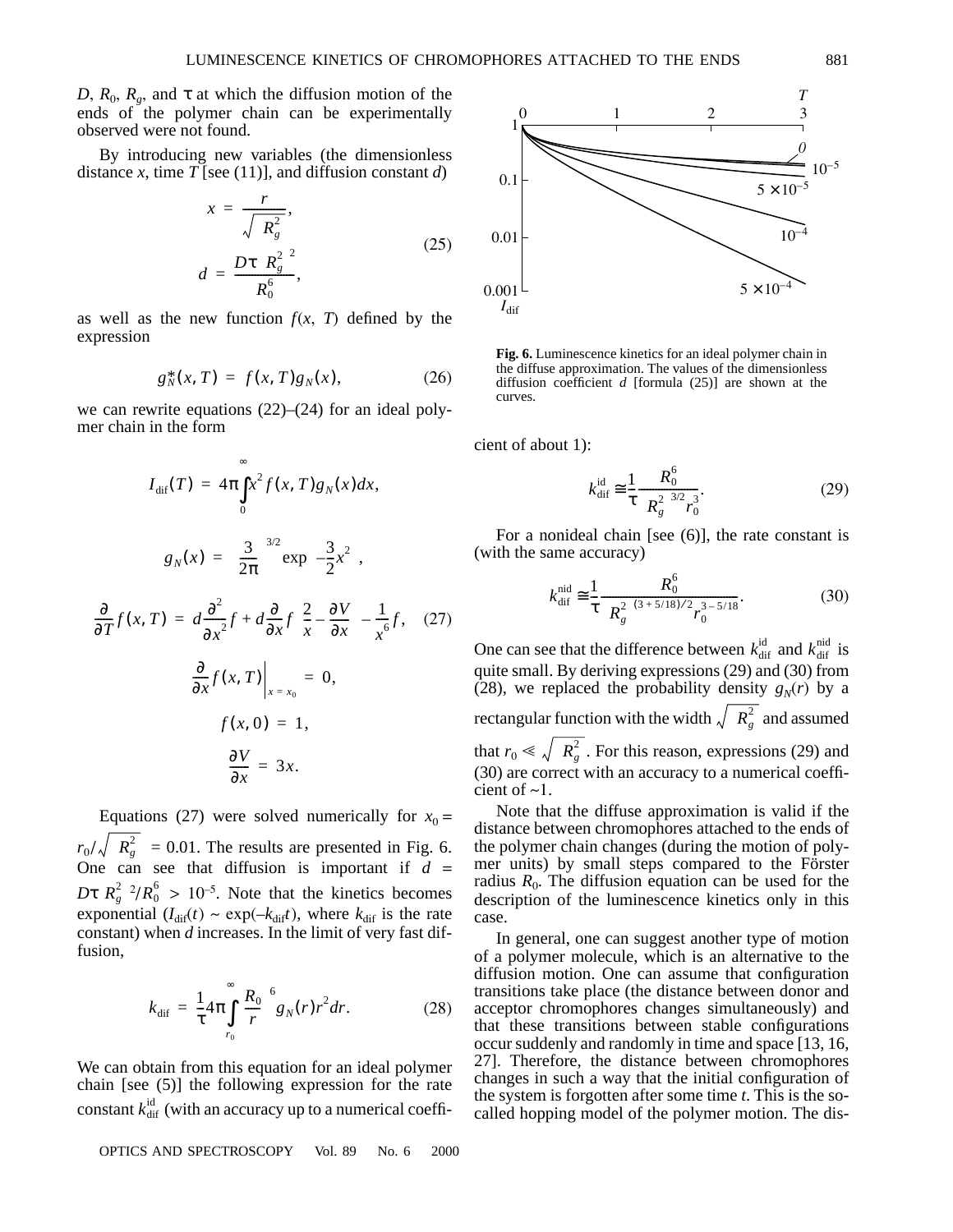

**Fig. 7.** Luminescence kinetics for an ideal polymer chain in the hopping approximation. The values of the dimensionless changing time of the chain configuration  $T_{\text{conf}}$  =  $R_0^6 \tau_{\text{conf}} / \langle R_g^2 \rangle^3 \tau$  are shown at the curves.

tance between chromophores changes compared to the Förster radius after each hop. By introducing the average time  $\tau_{conf}$  of the configuration change and assuming that this change can be described by the Poisson process, we can obtain the following integral equation for the luminescence kinetics:

$$
I_{\text{hop}}(t) = I(t) \exp(-t/\tau_{\text{conf}})
$$

$$
+ \frac{1}{\tau_{\text{conf}}} \int_{0}^{t} I(t_1) \exp(-t_1/\tau_{\text{conf}}) I_{\text{hop}}(t - t_1) dt_1,
$$
(31)

where  $I(t)$  is the luminescence kinetics in the absence of the configuration change, which is described by Eqs. (9) or (10) for an ideal chain and by Eqs. (11) or  $(1\bar{2})$  for a nonideal chain. (Note that Eq.  $(31)$  was obtained in [16, 27] for another polymer model in which each unit of a polymer molecule contains a chromophore, while quenchers are dimers whose position in the chain changes upon a change in the chain configuration. However, the derivation of the equation is also valid in the case considered here.)

After the introduction of the dimensionless time (11), Eq. (31) was solved numerically for an ideal polymer chain  $[I(t) = I_{\text{id}}(t)$  in Eq. (31)]. One can see from Fig. 7 that the polymer motion should be taken into account if the dimensionless time of the configuration variation  $T_{\text{conf}} = R_0^6 \tau_{\text{conf}} / \langle R_g^2 \rangle^3 \tau < 20$ .

Note that when  $T_{\text{conf}}$  decreases, the luminescence kinetics becomes exponential:  $I_{\text{hop}}(t) \sim \exp(-k_{\text{hop}}t)$ , where  $k_{\text{hop}}$  is the rate constant. The latter can be obtained from the expression

$$
k_{\text{hop}} = \left(1 - \frac{1}{\tau_{\text{conf}}}\int_{0}^{\infty} I(t) \exp(-t/\tau_{\text{conf}})dt\right) \int_{0}^{\infty} I(t) \tag{32}
$$

$$
\times \exp(-t/\tau_{\text{conf}})dt.
$$

By using this equation, we obtain the rate constant  $k_{\rm hop}^{\rm id}$ for an ideal polymer chain  $[I(t) = I_{id}(t)]$ , see Eqs. (5) and (9)]

$$
k_{\rm hop}^{\rm id} = \frac{1}{\tau_{\rm conf}} \alpha_{\rm id} T_{\rm conf}^{1/2} = \frac{1}{\tau_{\rm conf}} \alpha_{\rm id} \frac{R_0^3}{\langle R_g^2 \rangle^{3/2}} \left(\frac{\tau_{\rm conf}}{\tau}\right)^{1/2}.
$$
 (33)

This yields  $k_{\text{hop}}^{\text{id}} \propto (\tau_{\text{conf}})^{-1/2}$ .

The rate constant for a nonideal polymer chain  $[I(t) = I_{\text{nid}}(t)$ , see Eqs. (6) and (11)] is

$$
k_{\rm hop}^{\rm nid} = \frac{1}{\tau_{\rm conf}} \alpha_{\rm nid} T_{\rm conf}^{59/108},\tag{34}
$$

where  $\alpha_{id}$  and  $\alpha_{nid}$  are numerical coefficients ~1 ( $\alpha_{id} \approx$  $\alpha_{\text{nid}} \approx 1$ ). One can see that the difference between  $k_{\text{hop}}^{\text{id}}$ and  $k_{\text{hop}}^{\text{nid}}$  is small.

Comparison of the expressions for  $k_{\text{dif}}$  and  $k_{\text{hop}}$ shows that the diffusion and hopping mechanisms of motion yield different dependences on  $R_0$  and  $\langle R_g^2 \rangle$ . This allows one to determine in principle the type of motion of a polymer molecule.

## CONCLUSIONS

We studied the luminescence kinetics for chromophores attached to the ends of an isolated flexible polymer chain. In the static case (when a polymer chain does not change its configuration during the lifetime of the excited state of the chromophore), we obtained Eqs. (10) and (12) for the luminescence kinetics (for ideal and nonideal polymer chains, respectively), which are valid for all times. We showed that the inhomogeneous broadening  $\sigma$  of the spectra of chromophores should be taken into account if it is large enough:  $\sigma$  > 0.2 $\delta$ , where  $\delta$  is the homogeneous width of the spectrum.

In the dynamic case (when a flexible polymer chain changes its configuration during the excited-state lifetime of the donor chromophore), we studied the diffusion and hopping limits of the motion of a polymer molecule. We showed that these motions should be taken into account if the dimensionless diffusion constant *d* [see Eq.  $(25)$ ] is large enough, i.e.,  $d > 10^{-5}$  (in the diffusion limit), or the dimensionless time of the configuration change is short, i.e.,  $T_{\text{conf}} < 20$  (in the hopping limit). The luminescence kinetics becomes exponential with increasing diffusion constant or with decreasing average time of the configuration change.

#### REFERENCES

- 1. S. E. Webber, Chem. Rev. **90**, 1469 (1990).
- 2. B. Mollay and H. F. Kauffmann, in *Disordered Effects on Relaxation Processes*, Ed. by R. Richert and A. Blumen (Springer-Verlag, Berlin, 1994), pp. 509–541.

OPTICS AND SPECTROSCOPY Vol. 89 No. 6 2000